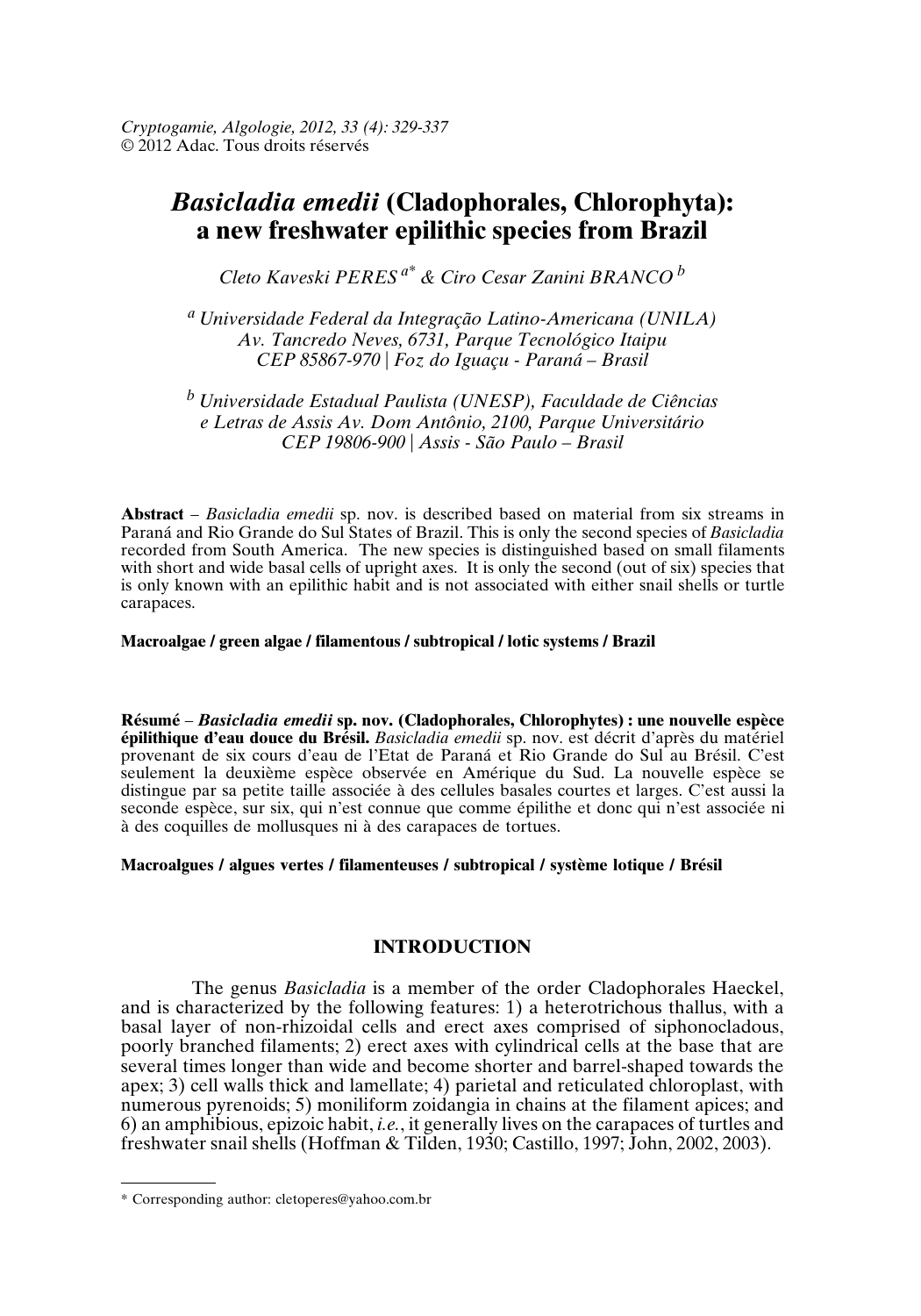*Basicladia* was proposed by Hoffman and Tilden (1930), and *B. crassa* is the type-species of the genus. In the same paper, the authors also included the species *B. chelonum* by the recombination of *Chaetomorpha chelonum* Collins. Later, Smith (1950) transferred *Chaetomorpha sinensis* Gardner to *Basicladia*, Ducker (1958) described *B. ramulosa*, and Normandin and Taft (1959) proposed *B. vivipara*. Except for *B. vivipara*, which was described from material collected from snail shells, the other species occurred primarily on the carapaces of turtles, even though they can be also found as epiphytes. The unusual epizoic habit has been widely used to characterize this genus.

In 1963, van den Hoek created a section in *Cladophora* and named it *Basicladia*, because, according to the author, the presence of a basal layer was not enough to define a distinct genus. Two epilithic cladophoracean species (*C. kosterae* C. Hoek and *C. okamurae* (S. Üeda) C. Hoek) were transferred to the new section, however, the author did not transfer the remaining *Basicladia* species (including the type-species) to the new *Cladophora* section, creating several nomenclatural anomalies. Meanwhile, several studies continued to recognize the taxonomic value of the basal layer, and kept *Basicladia* as a valid and distinct genus (Bourrelly, 1972; Dillard, 1989; Castillo, 1997; John, 2003; Garbary *et al.*, 2007; Skinner *et al.*, 2008; Mrozinska *et al.*, 2009), contrary to the conclusion made by van den Hoek (1963).

Garbary (2010) solved this taxonomic problem based on morphological and molecular evidence presented by Yoshii *et al.* (2004) and transferred the two species of van den Hoek to *Basicladia*, creating *B. okamurae* (S. Ueda) Garbary and *B. kosterae* (C. Hoek) Garbary. The author also confirmed *Basicladia* as a valid genus based on its heterotrichous condition, where the basal layer provided the basis for the primary association with the carapaces of turtles, even though these organisms could survive on other substrata. In addition, an ultrastructural study showed that pyrenoid structure in *Basicladia* differed substantially from *Cladophora* (Mrozinska *et al.,* 2009). Garbary (2010) reconfirmed the genus *Basicladia* and brought the number of species to seven.

The only record of *Basicladia* for Brazilian territory is in Semir *et al.* (1988), where the authors described and illustrated *B. chelonum* from the carapaces of turtles (*Hydromedusa tectifera* and *Phrynops geoffroanus*) from three localities in the State of São Paulo. In this paper we describe a new species of *Basicladia* from Brazil.

### **MATERIAL AND METHODS**

Samples were collected during a comprehensive study of biodiversity of stream macroalgae in conservation units in southern Brazil. This study covered 105 streams of 10 conservation units. *B. emedii* was collected in six sampling sites (two streams in Iguaçu National Park, Paraná State, and four in Turvo Forest State Park, Rio Grande do Sul State).

Specimens were preserved in 4% formaldehyde solutions and taken to the laboratory for study. Examination of the taxonomical characters was conducted using a Leica DM1000 trinocular microscope, and a Leica DFC280 image capture digital camera system. Leica IM-50 image analysis software was used for morphometric analyses. Voucher specimens preserved in 4% formaldehyde were deposited into the SJRP Herbarium at the University of São Paulo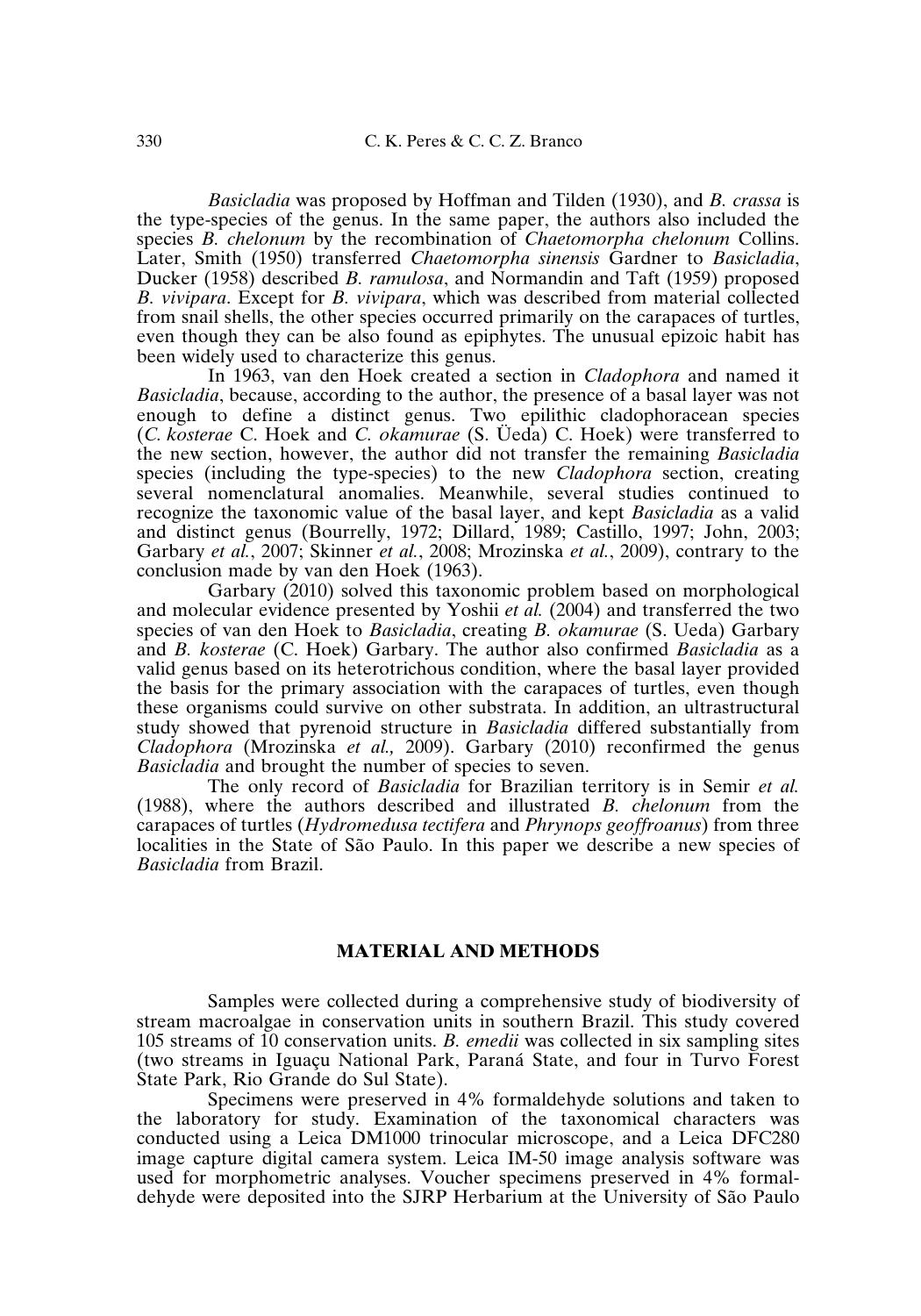State (UNESP), São José do Rio Preto campus (Holmgren *et al.* 1990), and the *B. emedii* description is in accordance with the new rules adopted in Melbourne for the International Code.

# **RESULTS AND DISCUSSION**

### *Basicladia emedii* **sp. nov. Figs 1-16**

**Diagnosis.** Small filaments (0.7-3.4 mm), heterotrichous; scarce branches; basal cell with a length of  $45.9-121.8$  ( $-198.5$ ) µm and a width of  $18.9-46.2$  µm; short axis cell with a length of  $(30.4)$  34.6-131.5 µm and a broad width of 56.8-176.0 µm. This species differs from all others in the genus because it consists of small filaments and has short, wide basal cells of upright axes.

**Holotype.** BRAZIL, PARANA STATE: Céu Azul municipality, Iguaçu National Park, unnamed stream, 25°09'38"S, 53°49'44"W, 476 m a.s.l., C.C.Z. Branco *et al.*, 02.v.2008, SJRP 29760.

**Etymology.** The species epithet *emedii* is dedicated to the memory of our phycologist colleague Rafael Guilherme Emed (\*08/07/1985, † 12/01/2008) who helped in the collection of the specimens that were examined.

**Description.** Thallus filamentous, heterotrichous, dark green, usually hosting cyanobacteria and diatoms. Prostrate system formed by branched creeping filaments that frequently coalescing to form a pseudoparenchymatous layer or, in some cases, stolons; creeping filament cells rounded or irregular, thick-walled, often forming rhizoids,  $(16-)22.1-88.6 \mu m \text{ long}$  ( $\bar{x} = 49.0 \pm 12.5$ , mean  $\pm$  s.d.),  $(14.1)$ 16.5-63.2(-68.7) µm diam. ( $\bar{x} = 37.9 \pm 9.3$ ), length/diameter 0.6-2.6 ( $\bar{x} = 1.3 \pm 0.3$ ). Erect system formed by short branched filaments, 13-49(-94) cells in length, 730-3386  $\mu$ m ( $\bar{x}$  = 1743  $\pm$  747); basal cell of main axis cylindrical or club-shaped, longer than other axial cells,  $45.9 - 121.8(-198.5)$  µm long ( $\bar{x} = 75.0 \pm 22.1$ ), 18.9-46.2 µm diam. ( $\bar{x} = 29.9 \pm 5.5$ ), length/diameter 1.5-5.0 ( $\bar{x} = 2.6 \pm 0.7$ ), thickwalled; cells of main axis cylindrical at the base and moniliform at the apex of the filaments, constricted,  $(30.4-)34.6-131.5 \mu m \log (\bar{x} = 64.0 \pm 16.3)$ , 56.8-176.0  $\mu$ m diam.  $(\bar{x} = 105.1 \pm 25.1)$ , length/diameter 0.3-1.3 ( $\bar{x} = 0.6 \pm 0.2$ ); apical cells cylindrical or acuminate,  $35.7 - 102.5(-124.3)$  µm long ( $\bar{x} = 75.0 \pm 15.9$ ),  $(34.8 - 104.4 - 104.5)$ 81.8(-98.0) µm diam. ( $\bar{x}$  = 61.1 ± 13.9), length/diameter (0.7-)0.8-2.2 ( $\bar{x}$  = 1.3 ± 0.3); branches scarce or absent, unilateral or dichotomous, occurring usually on the basal cell up to the third cell of the erect filament and rarely up to the sixth cell, inserted in a subterminal or median position in the branched cell. Chloroplast parietal, reticulate, with numerous pyrenoids. Zoidangia in chains, not differentiated from the other main axis cells, 32.4-106.9  $\mu$ m long ( $\bar{x} = 62.4 \pm 15.2$ ), 46.6-157.7 µm diam. ( $\bar{x} = 104.2 \pm 25.5$ ), length/diameter 0.4-1.1(-1.5) ( $\bar{x} = 0.6 \pm 0.2$ ), with a single lateral pore located in median position, pore diameter  $10-20 \mu m$ ; zoospore diameter 5.6-11.0  $\mu$ m ( $\bar{x}$  = 10.5  $\pm$  3.2).

**Specimens examined.** BRAZIL, RIO GRANDE DO SUL STATE: Derrubadas municipality, Turvo Forest State Park, Calisto river, 27°13'49"S, 53°54'92"W, 217 m a.s.l., C.C.Z. Branco *et al.*, 17.viii.2007, SJRP 29739; *ibid*, Bonifácio river, 27°12'24"S, 53°50'01"W, 220 m a.s.l., C.C.Z. Branco *et al.*, 18.viii.2007, SJRP 29740; *ibid*, Tigre river, 27°12'25"S,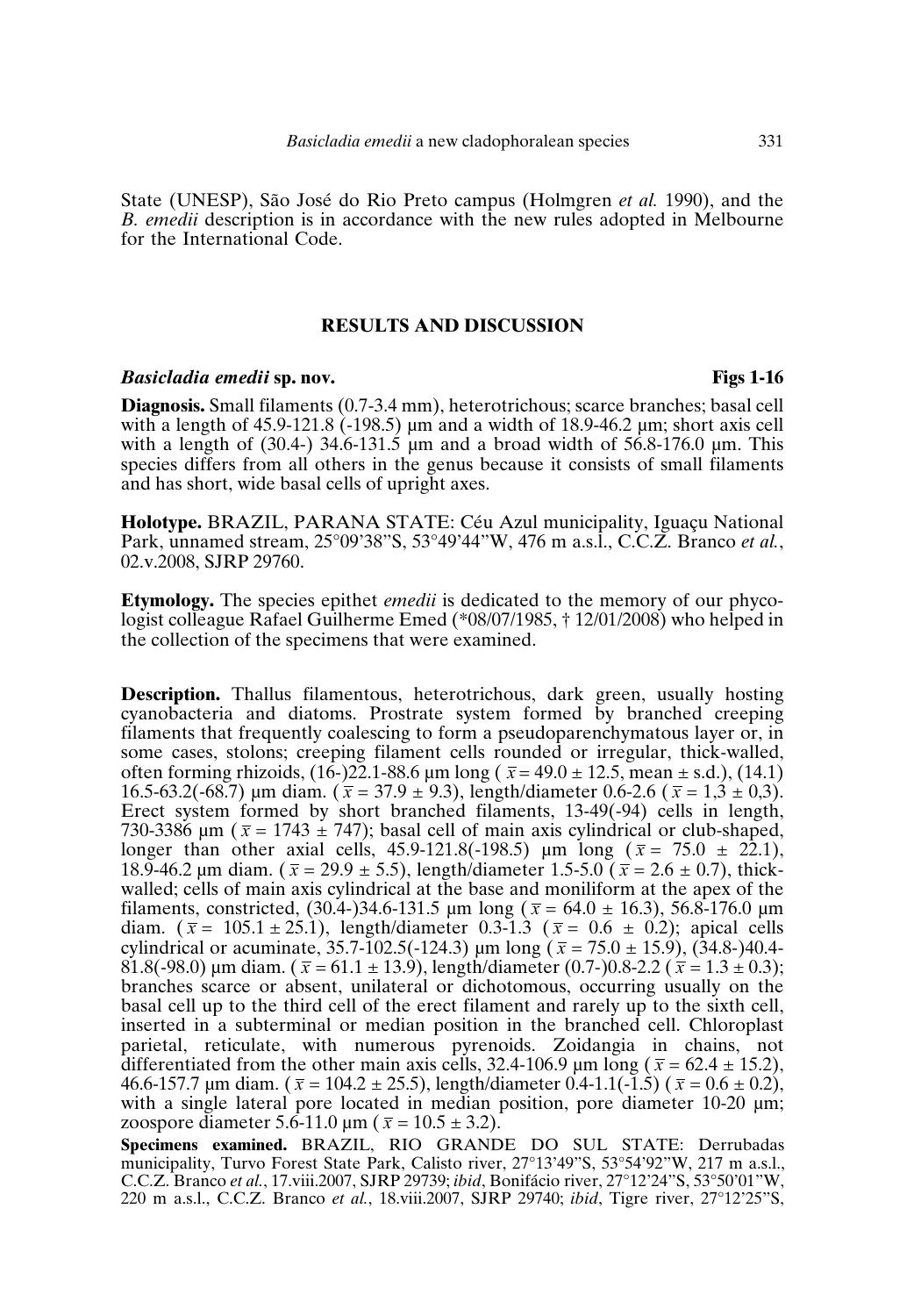

Figs 1-8. *Basicladia emedii.* **1-2.** Entire thallus. **3-4.** Prostrate system. **5.** Prostrate system and basal cells.  $6-7$ . Branching pattern and basal cell. **8.** Axis cells with a zoidangium. (Scale bar = 100  $\mu$ m for Figs 1-2, 7; and 50 µm for Figs 3-6, 8).

53°50'02"W, 227 m a.s.l., C.C.Z. Branco *et al.*, 18.viii.2007, SJRP 29741; *ibid*, unnamed stream, 27°11'57"S, 53°49'31"W, 220 m a.s.l., C.C.Z. Branco *et al.*, 18.viii.2007, SJRP 29742; BRAZIL, PARANÁ STATE: Foz do Iguaçu municipality, Iguaçu National Park, at the confluence of the Apepu and Apepuzinho rivers,  $25^{\circ}32^{\circ}03^{\circ}5$ ,  $54^{\circ}18^{\circ}08^{\circ}W$ , 194 m a.s.l., C.C.Z. Branco *et al.*, 30.iv.2008, SJRP 29754; *ibid*, Céu Azul municipality, Iguaçu National Park, unnamed stream, 25°09'38"S, 53°49'44"W, 476 m a.s.l., C.C.Z. Branco *et al.*, 02.v.2008, SJRP 29760.

# **Taxonomic observations**

Although specimens were collected from different regions (Rio Grande do Sul and Paraná States) and distinct environmental conditions, the range of taxonomic characters was similar in different populations. In the description of the genus *Basicladia*, Hoffmann and Tilden (1930) emphasized that basal cells of upright axes were long and gradually became shorter and swollen at the apex, forming zoidangia in the apical region. The characters of *B. emedii* were consistent with this description, although the length of the basal cells of upright axes did not differ substantially from the axial cells in this species.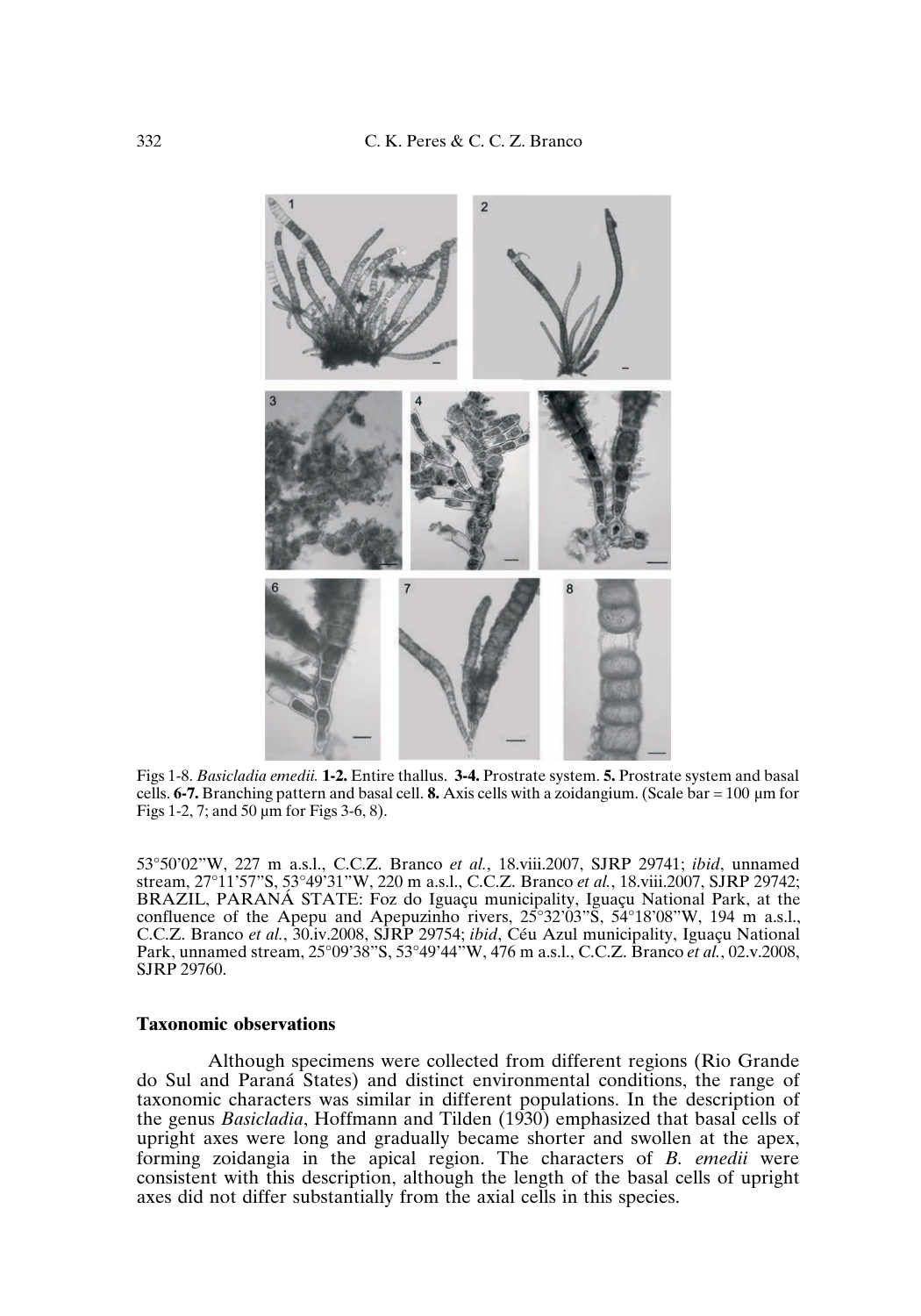*Basicladia emedii* a new cladophoralean species 333



Figs 9-16. *Basicladia emedii*. **9-10**. Axis cells. **11**. Apical cell and zoidangium. **12**. Zoidangium with zoospores. **13**. Apical cell. **14**. Empty zoidangia. **15**. Reticulate chloroplasts with pyrenoids and **16**. Epiphytism by cyanobacteria and diatoms. (Scale bar  $= 50 \mu m$  for Figs 9-11, 13, 16; and 20  $\mu$ m for Figs 12, 14-15).

*Basicladia emedii* differs from the other species of the genus in several aspects (Table 1). Specimens examined in this study can be distinguished from the most common and widely distributed species, *B. chelonum* and *B. vivipara*, because of their broader axial cells, and from other species because of their smaller size. Moreover, *B. emedii* has few and simple branches, and the basal cell of upright axes is always short (less than 200 µm). This differs from *B. ramulosa* and *B. kosterae* where branches are more numerous, and are sometimes bi- or trifurcate, and from *B. crassa*, *B. okamurae* and *B. kosterae* where basal cells are usually longer than 500 µm.

*Basicladia emedii* is similar to those species with larger filaments, such as *B. crassa*, *B. sinensis* and *B. okamurae*. In addition to the broader axial cells, these species have in common an erect system that is unbranched to poorly branched. When branching is more proliferous, it is usually restricted to the basal cells of upright axes. *Basicladia okamurae* was also recorded as epilithic, as *B. emedii*, but the geographic distribution of these species is quite different (Table 1).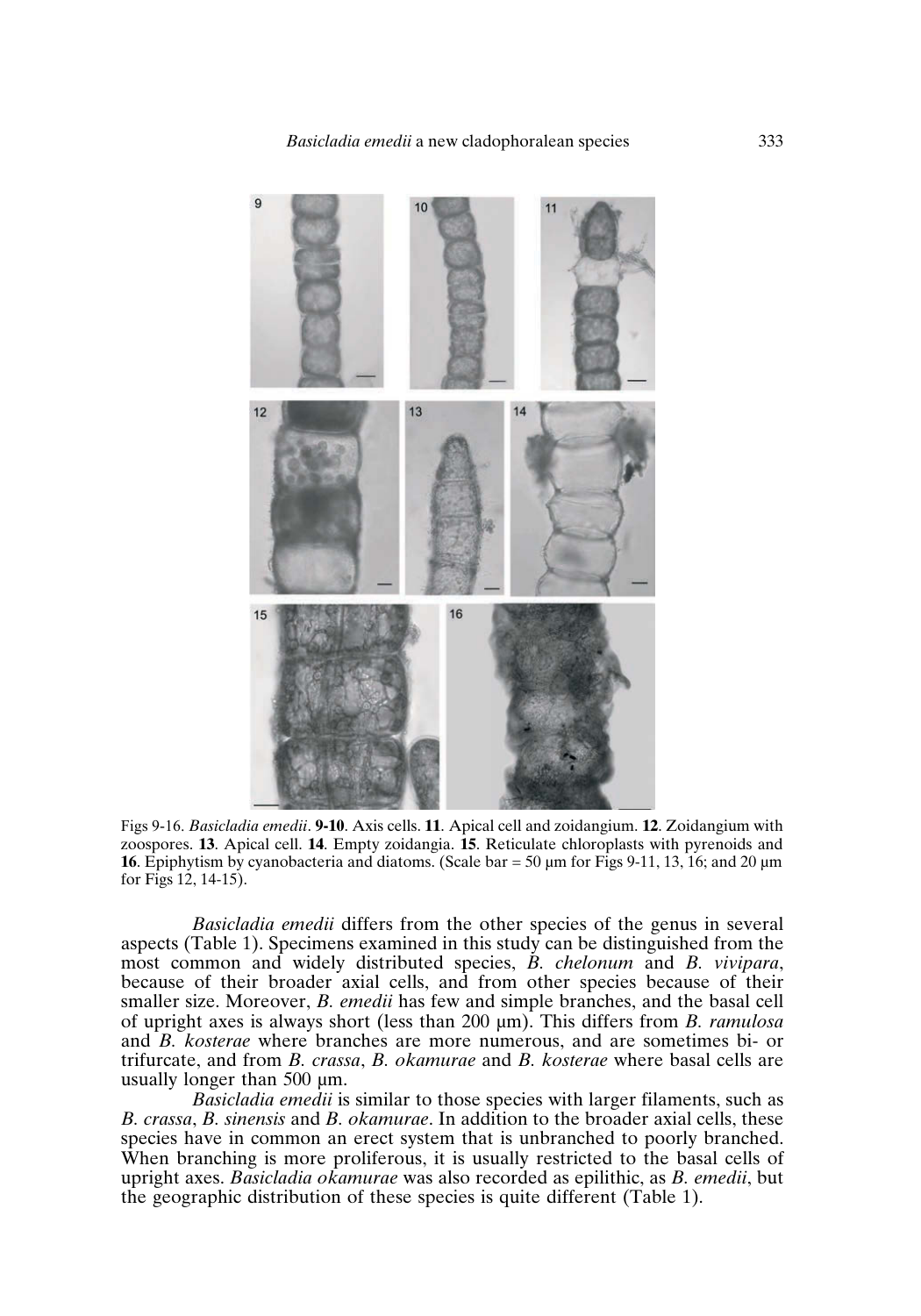| Features                               |                                                                                                                                        |                                                        |                                    |                                                     | Species                                                         |                                                                           |                                                                            |                                                                                                                |
|----------------------------------------|----------------------------------------------------------------------------------------------------------------------------------------|--------------------------------------------------------|------------------------------------|-----------------------------------------------------|-----------------------------------------------------------------|---------------------------------------------------------------------------|----------------------------------------------------------------------------|----------------------------------------------------------------------------------------------------------------|
|                                        | <b>B.</b> chelonum                                                                                                                     | B. crassa                                              | $\mathbf{c}$<br>B. vivipara        | <b>B.</b> sinensis                                  | 4<br><b>B.</b> ramulosa                                         | C<br><b>B.</b> kosterae                                                   | $B.$ okamurae $5$                                                          | B. emedii                                                                                                      |
| Thallus                                | prostrate systems<br>Erect and                                                                                                         | prostrate systems<br>Erect and                         | prostrate systems<br>Erect and     | prostrate systems<br>Erect and                      | prostrate systems<br>Erect and                                  | prostrate systems<br>Erect and                                            | the prostrate and<br>originates both<br>Rhizome that<br>erect systems      | prostrate systems<br>Erect and                                                                                 |
| Erect filaments<br>length              | $10-20$ mm                                                                                                                             | $10-20$ mm                                             | $0.30 - 0.35$ mm                   | 80-120 mm                                           | $2-100$ mm                                                      | $2-25$ , $\bar{x} = 10$ mm                                                | $2-20$ mm                                                                  | $0.7 - 3.5$ mm                                                                                                 |
| Basal cell                             | L: ?-1000 $\mu$ m,<br>W: 12-20 $\mu$ m,<br>$L/W: ?-50$                                                                                 | $L: 1325 - 3175$ $µm,$<br>W: 50-120 µm,<br>$L/W: ?-30$ | L: ?, W: 5-10 µm<br>L/W:?          |                                                     | $L: 700 - 2190$ $\mu$ m,<br>$W:30-54 \mu m$ ,<br>$L/W: 21-40$   | L: 550-1650 µm.<br>W: 27-58 µm,<br>L/W: 92-26                             | $L/W: 29-49$ (-163)<br>W: 15-89 µm,<br>$(-12000)$ $\mu$ m,<br>L: 1290-6150 | W: 18,9-46,2 µm,<br>$L: 45,9-121,8$<br>$(-198,5)$ $\mu$ m,<br>$LW: 1.5-5.0$                                    |
| Axis cell                              | L: ?, W: ?-35 $\mu$ m,<br>L/W: 5-10                                                                                                    | W: 70-125 µm.<br>$L: 65-125 \text{ µm}$<br>L/W: 4-8    | L: ?, W: 5-28 µm,<br>L/W:?         | L: 2, W: 60-95 $\mu$ m, L: 270-493 $\mu$ m,<br>LW:? | W: 29-47 µm,<br>LW: 6.1-?                                       | L: 105-270 µm,<br>W: 53-85 µm,<br>L/W: 1,7-5,3                            | $L: 100-890$ $\mu$ m.<br>$LW: 2, 2-14, 7$<br>W: 37-98 µm,                  | W: 56,8-176,0 µm,<br>$L: (30.4 - 34.6$<br>$L/W: 0.3-1.3$<br>$131,5 \mu m$ ,                                    |
| Apical cell                            | $L: ?, W: ?$ ,<br>L/W: 2-3                                                                                                             | L: 60-275 µm,<br>W: 30-95 µm,<br>$L/W: 1, 5-3$         | $L: ?, W: ?$ ,<br>L/W: 2-3         |                                                     | $W: 11.5 - 19 \mu m$ ,<br>$L:50-106$ $\mu$ m,<br>$L/W: 3,5-6,9$ | $L/W: (1,5-2,9-6,0)$<br>$W: (18-25-38)$<br>L: 74-230 µm,<br>$(42)$ µm.    | $L: 93-235$ $µm$ .<br>$W: 30-77 \mu m$ ,<br>$L/W: 2,2-5,5$                 | $1/W: (0.7 - 0.8 - 2.2)$<br>$81,8(-98,0)$ $\mu$ m.<br>$W: (34.8 - 140.4 -$<br>$L: 35,7-102,5$<br>$(-124,3)$ µm |
| Zoidangia                              | L: ?, W: ?-50 $\mu$ m,<br>L/W: 1-4                                                                                                     | W: 64-127 µm,<br>L: 87-197 µm,<br>$L/W: 1-1.5$         | $L: 2, W: 2-50 \mu m$<br>$L/W:1-4$ |                                                     | W: 17-32 µm,<br>$(145)$ $\mu$ m,<br>$L: 55-116$<br>LW: ?        | W: 70-110 µm,<br>$L: 68-135$ $\mu$ m.<br>$L/W: 0,7-1,8$                   | $L: 93-235$ $\mu$ m.<br>W: 30-77 µm,<br>$L/W: 2,2-5,5$                     | $L$ W: $0,4-1,1(-1,5)$<br>W: 46,6-157.7 um<br>$L: 32.4 - 106.9$ $\mu$ m,                                       |
| and position<br>Branching<br>frequency | Few branches,<br>near the base<br>especially                                                                                           | Few branches.<br>near the base<br>especially           | No branches                        |                                                     | Many branches.<br>or trifurcated<br>throughout<br>the axis, bi  | branches, among<br>the third to sixth<br>cell, bifurcated<br>Usually many | Many branches,<br>limited to the<br>basal cell                             | Few branches,<br>near the base<br>especially                                                                   |
| Habitat                                | s,<br>Turtle shell<br>epilithic                                                                                                        | epiphytic in wooc<br>Turtle shells.                    | Snail shells                       | Turtle shells                                       | Turtle shells                                                   | Turtle shells,<br>epilithic                                               | Epilithic                                                                  | Epilithic                                                                                                      |
| Distribution                           | USA, Canada,<br>Brazil, Cuba,<br>Hawai                                                                                                 | USA, Mexico                                            | USA                                | USA                                                 | Australia                                                       | France, Mexico,<br>Australia                                              | France, Japan                                                              | Brazil                                                                                                         |
|                                        | 1. From original generic description, except length of <i>B. chelonum</i> taken from Semir <i>et al.</i> (1988) for Brazilian material |                                                        |                                    |                                                     |                                                                 |                                                                           |                                                                            |                                                                                                                |

Table 1. Comparison of the diagnostic features between Basicladia species and B. emedii Table 1. Comparison of the diagnostic features between *Basicladia* species and *B. emedii*

# 334 C. K. Peres & C. C. Z. Branco

1. From original generic description, except length of *B. chelonum* taken from Semir *et al.* (1988) for Brazilian material.

1. From original generic description, except religion of the change and assemblance at the solution Measurement and 4. Measurements of the type carried out by Castillo (1997), except for zoidangia where data taken from Ski 2. From original description, Normandin & Taft (1959); 3. From original description, Normandin & Taft (1959).

4. Measurements of the type carried out by Castillo (1997), except for zoidangia where data taken from Skinner *et al.* (2008).

5. Measurements performed by Castillo (1997).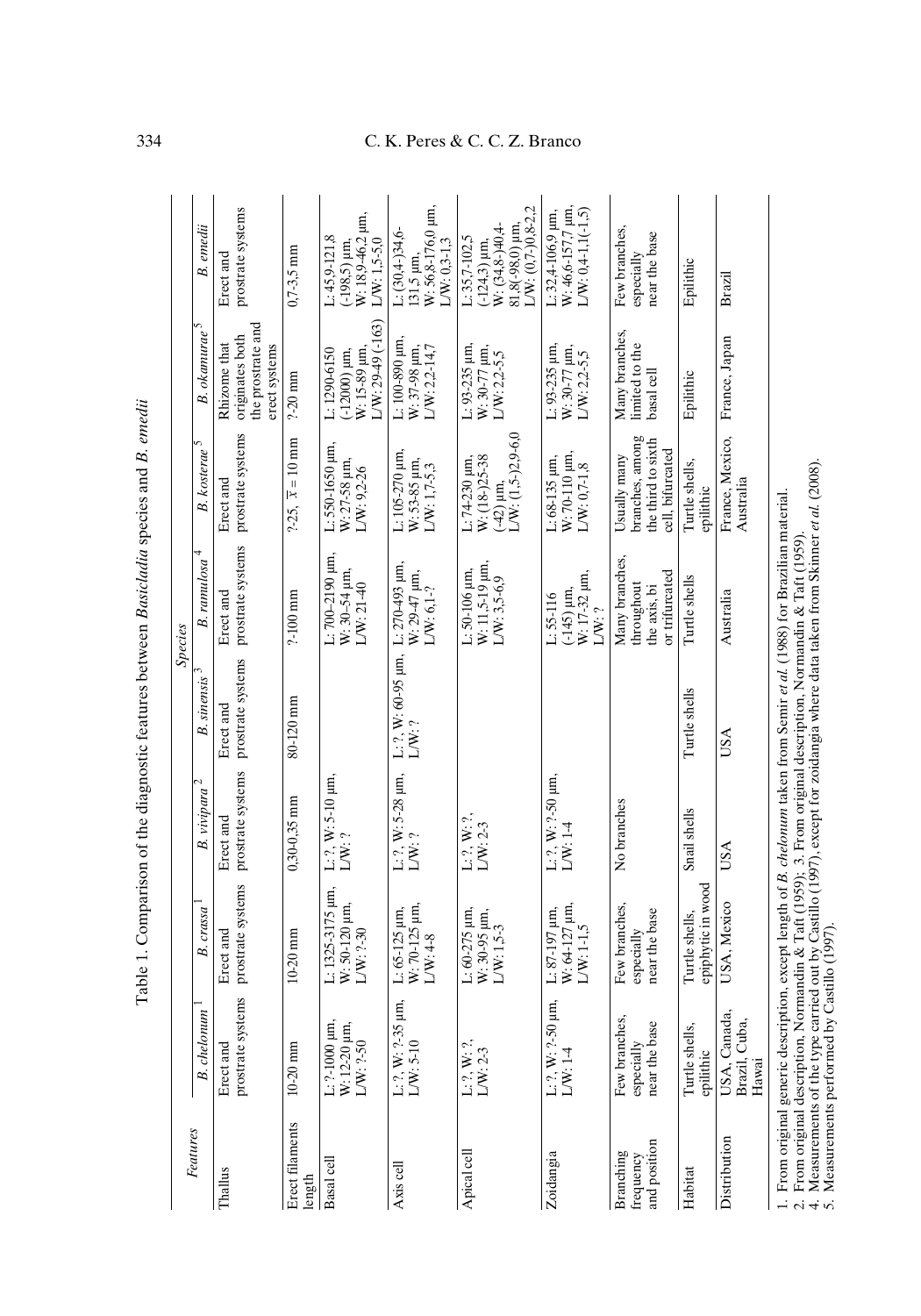Garbary (2010) argued that both species listed by Guiry & Guiry (2007) with a provisional status (*B. sinensis* and *B. vivipara*) required further study because neither of the species had been re-collected since their first descriptions, and they were possibly related to *B. okamurae*. In this context, further molecular studies to evaluate the relationship of the *Basicladia* species each other and with other Cladophorales are strongly recommend.

### **Associated macroalgae species**

**Cyanobacteria**: *Lyngbya majuscula* (Dillwyn) Harvey, *Microcoleus subtorulosus* (Brébisson) Gomont *ex* Gomont, *Nostochopsis lobatus* Wood *ex* Bornet *et* Flahault*, Phormidium retzii* (C.Agardh) Kützing *ex* Gomont, *Phormidium* sp., *Tolypothrix robusta* Gardner; **Chlorophyta**: *Spirogyra* sp.; **Rhodophyta**: *Kumanoa ambigua* (Montagne) Entwisle *et al.*, *B. arcuatum* Kylin, *Hildenbrandia angolensis* Welwitsch *ex* West *et* G.S. West, 'Chantransia' stage; **Heterokontophyta**: *Hydrosera whampöensis* (Schwartz) Deby, *Pleurosira laevis* (Ehrenberg) Compère, *Vaucheria* sp.

### **Habitat characteristics of** *B. emedii*

Specimens were collected under the following environmental conditions (n = 6): temperature  $15.3{\cdot}18.1^{\circ}C$  ( $\bar{x} = 16.6 \pm 1.2$ ), specific conductivity  $20-46$  mS·cm-1 ( $\bar{x} = 33 \pm 10$ ), pH 6.2-7.3 ( $\bar{x} = 6.9 \pm 0.4$ ), dissolved oxygen 4.6-6.0 mg·l<sup>-1</sup> (= 5.4 ± 0.6), turbidity 2-38 NTU ( $\bar{x}$ = 15 ± 16), current velocity 14-102 cm·s<sup>-1</sup> ( $\bar{x} = 56 \pm 34$ ), average depth 13-24 cm ( $\bar{x} = 17 \pm 4$ ), orthophosphate 0.06-0.18 mg·l<sup>-1</sup> ( $\bar{x} = 0.12 \pm 0.05$ ), total nitrogen 0.1-1.2 mg·l<sup>-1</sup> (= 0.7  $\pm$  0.4) and, intermediate riparian shading. *x*  $\bar{x}$  = 56 ± 34), average depth 13-24 cm ( $\bar{x}$ *x*

In this study, *B. emedii* was always found on rocky surfaces. The macroalga was found only in shallow streams, particularly at the margins, where variable water levels provide an amphibious condition for macroalgae.

Although sampling was conducted from 105 streams from the four major biomes of southern Brazil, *B. emedii* was only recorded in Seasonal Forest fragments in the Atlantic Forest domain. This fact apparently indicates a preference for this type of environment or region.

# **ARTIFICIAL KEY TO IDENTIFICATION OF** *BASICLADIA* **SPECIES**

| 1. Erect system with abundant bifurcate or trifurcate branches along the whole                                                                                               |
|------------------------------------------------------------------------------------------------------------------------------------------------------------------------------|
| Erect system with scarce or absent branches; when abundant, restricted to the                                                                                                |
| 2. Axial cells longer than 270 μm, bi or trifurcated branches throughout the axis                                                                                            |
| Axial cells shorter than 270 µm, bifurcated branches from the third to sixth axial                                                                                           |
| 3. Axial cells narrower than 35 $\mu$ m; basal cells narrower than 20 $\mu$ m  4<br>Axial cells broader than 37 $\mu$ m; basal cell usually broader than 20 $\mu$ m in width |
|                                                                                                                                                                              |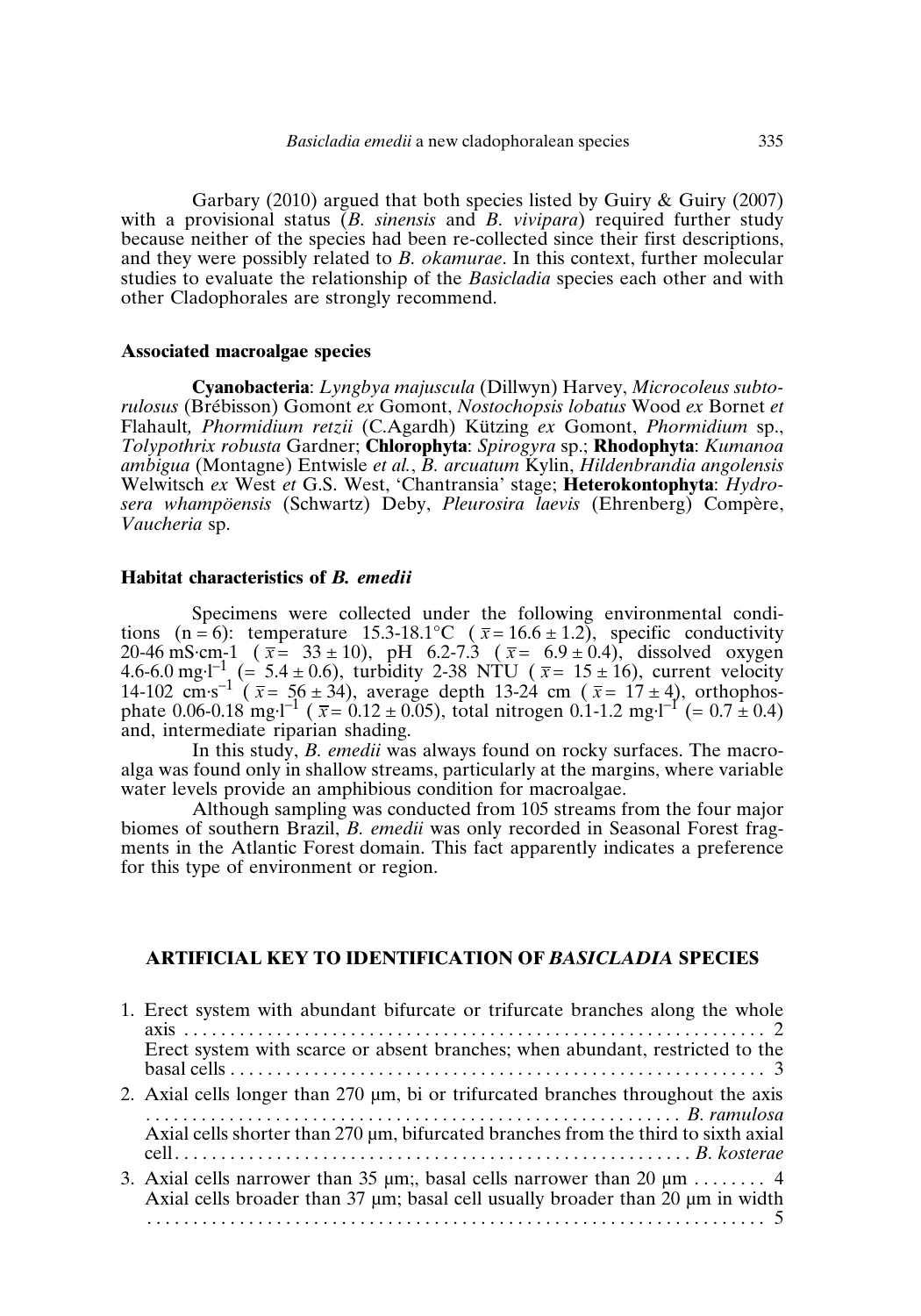| 4. Basal cells of upright axes narrower than 10 µm; erect filaments shorter than                                                                          |
|-----------------------------------------------------------------------------------------------------------------------------------------------------------|
|                                                                                                                                                           |
| Basal cell of upright axes broader than 12 µm; erect filaments longer than                                                                                |
|                                                                                                                                                           |
| 5. Erect filaments longer than 10 mm; basal cells longer than 1000 $\mu$ m  6<br>Erect filaments shorter than 3.5 mm; basal cell shorter than 200 $\mu$ m |
|                                                                                                                                                           |
|                                                                                                                                                           |
|                                                                                                                                                           |

**Acknowledgements.** The authors are grateful to FAPESP for financial support of the project "Macroalgas de riachos do Sul do Brasil" (proc. 2007/52608-1); to CNPq for a doctoral scholarship to CKP (proc. 141754/2007-9) and a research grant to CCZB (proc. 302354/2008-5) and to conservation units listed in the text. The authors gratefully acknowledge the valuable comments and suggestions received from Pierre Compère and David Garbary.

### **REFERENCES**

- BOURRELLY P., 1972 *Les algues d'eau douce. Initiation a la systématique. I. Les algues vertes.* Paris, N. Boubée et Cie, 572 p.
- CASTILLO M.E.A.M., 1997 *Taxonomia y distribucion de las Cladophorales (Chlorophyta) en la region de la Huasteca Potosina.* Tesis de Doctorado. Universidad Nacional Autonoma de Mexico, 508 p.
- DILLARD G.E., 1989 Freshwater algae of the Southeastern United States. Part 2. Chlorophyceae: Ulotrichales, Microsporales, Cylindrocapsales, Sphaeropleales, Chaetophorales, Cladophorales, Schizogoniales, Siphonales and Oedogoniales. *Bibliotheca Phycologica*, 83, 163 p.
- DUCKER S.C., 1958 A new species of *Basicladia* on Australian freshwater turtles. *Hydrobiologia* 10: 157-174.
- GARBARY D.J., BOURQUE G., HERMAN T.B. & MCNEIL J.A., 2007 Epizoic algae from freshwater turtles in Nova Scotia. *Journal of freshwater ecology*, 22: 677-685.
- GARBARY D.J., 2010 Taxonomy of *Basicladia* (Cladophorales, Chlorophyta) with two new combinations. *Novon* 20: 38-40.
- GUIRY M.D. & GUIRY G.M., 2007 AlgaeBase. World-wide electronic publications, National University of Ireland, Galway. <http://www.algaebase.org/> accessed 29 December 2007.
- HOEK C. van den, 1963 Revision of the European species of *Cladophora*. Leiden, Brill E.J., 248 p.
- HOFFMANN W.E. & TILDEN J.E., 1930 *Basicladia*, a new genus of Cladophoraceae. *Botanical Gazette* 89: 374-384.
- HOLMGREN P.K., HOLMGREN N.H. & BARNETT L., 1990 *Index herbariorum. Part 1: The herbaria of the world. 8th Ed.* New York,New York Botanical Garden, 693 p.
- JOHN D.M., 2002 Order Cladophorales (=Siphonocladales). *In*: John D.M., Whitton B.A. & Brook A.J. (Eds), *The freshwater algal flora of the British Isles. An identification guide to freshwater and terrestrial algae.* Cambridge: Cambridge University Press, pp. 468-470.
- JOHN D.M., 2003 Filamentous and plantlike green algae. *In*: Wehr J.D. & Sheath R.G. (eds), *Freshwater algae of North America: ecology and classification.* Aquatic Ecology Series. Academic Press. Massachussets, pp. 311-352.
- MROZINSKA T., CZERWIK J. & WEBB-JANICH M., 2009 *Basicladia chelonum* (Collins) W.E. Hoffman et Tilden (Chlorophyta, Cladophorophyceae) from Cuba (Caribbean): new observation of the ultrastructure of its vegetative cells. *Acta societatis botanicorum Poloniae*, 78: 63-67.
- NORMANDIN R.F. & TAFT C.E., 1959 A new species of *Basicladia* from the snail *Viviparus malleatus* Reeve. *The Ohio journal of science* 59: 58-62.
- SEMIR J., SAZIMA I. & SAZIMA M.,1988 *Basicladia chelonum*, alga epizoária em casco de tartarugas de água doce, no sudeste brasileiro. *Ciência e cultura* 40: 885-888.